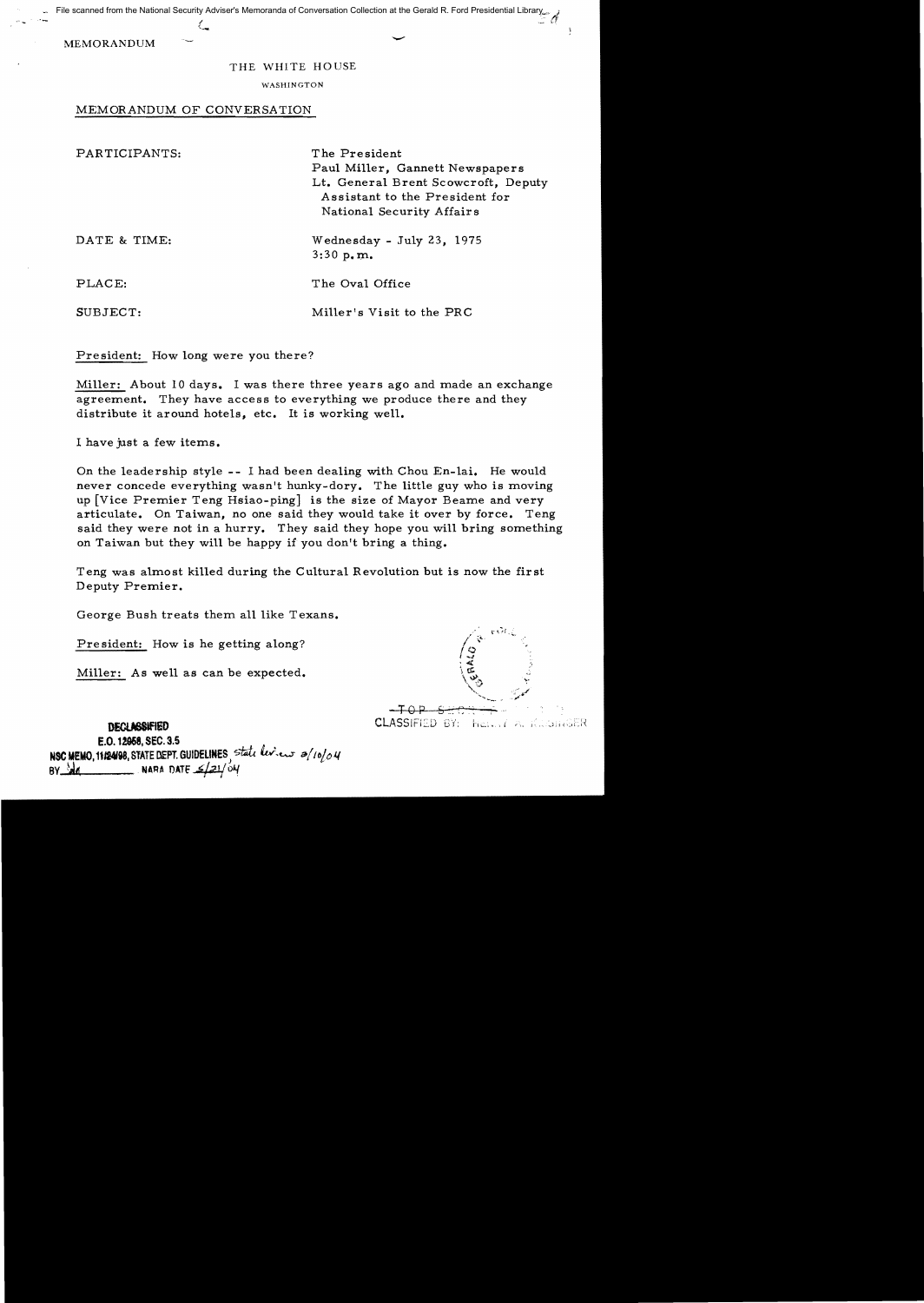On the Soviet Union, Teng said the Soviets are warmongers. He said they were ready if the Soviets wanted to start something. There are much better hotel accommodations than three years ago. The beer is new -- not just tea. They are still as honest as they were before. The Watergate stuff seems to roll right off their backs. They pay no attention to it.

They are in general opening up -- they are more relaxed.

There is more western food.

Lovers are back. Mao several years ago tried to get boys and girls to wait until they were 25 or 26 for marriage. Three years ago there was not even hand- holding.

President: We are having two Congressional groups going next month and one went last spring. They are opening up.

I think things are on the track for a visit in late fall.

Miller: They want you out there whether you bring something or not.

Pre sident: I am looking forward to it.

Miller: The Government people see it as a mark of our interest. They are still scared to death of the Soviet Union.

President: How about the health of the leaders? I have heard that Mao's role now is strictly ceremonial and most of the time he doesn't know what is going on. Chou has a very serious heart problem.

Teng may be it next year and he won't last forever. We have got to find those who come up. We know very little about the rising age group.

Miller: I stopped in Guam. The refugees are very well cared for. It really looks good. Also there is a good golf course there. I thought it was a wonderful setup.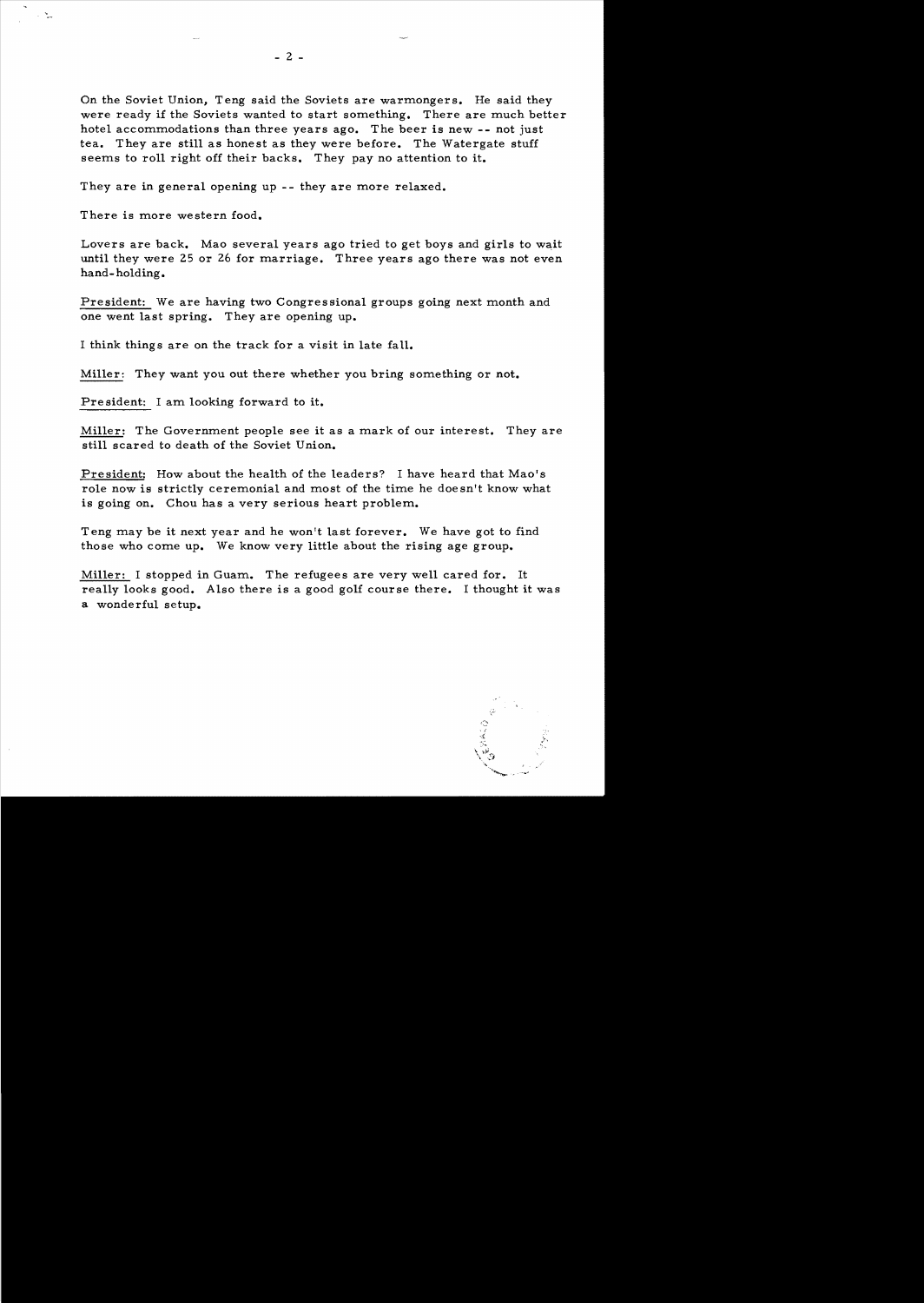P/ Hitter Band Villa 23 July 25 P. Home long were exper that M about 10 days, dives the 5 years & mad an Kchay agument. They have access to verything was Creshing will. Just a pour etures. Jur chaturting style - deching w/ Phan Enhan, He mould were conceiled energthing arousent homety day, The little gry where many up is Figt of Musen Benne, very articulate. On Tarina us one said try would took it was by face. They Find they were not in a brush. They hope your will big something on Terrison but they hopey if you look hing a thing Thing was almost hilled dowing cut for but et vous 1st Dep. Pumis Graphop trato the are by Tyoms. K Home is he getting along? M Wellescan le expectel. On SU, Teny voule Snoone warmonyes. Said try were wally if a Song wanted to start screwiting. Unch better hotel account hom 3 yrs ago- Beise wer - not post tea. Still as houst. The Waterpool stoff serve to will neight of their book. They pay no attention & it. They are in grad oping up - more ulapel Une crestin from the medicine ago très to get boys & pils & moit til 26-25 fr manings. **DECLASSIFIED** E.O. 12968, SEC. 3.5<br>NSC MEMO, 11/24/98, STATE DEPT. GUIDELINES 5tate levieux 8/10/04/<br>BY LACE MARA DATE 5/21/04